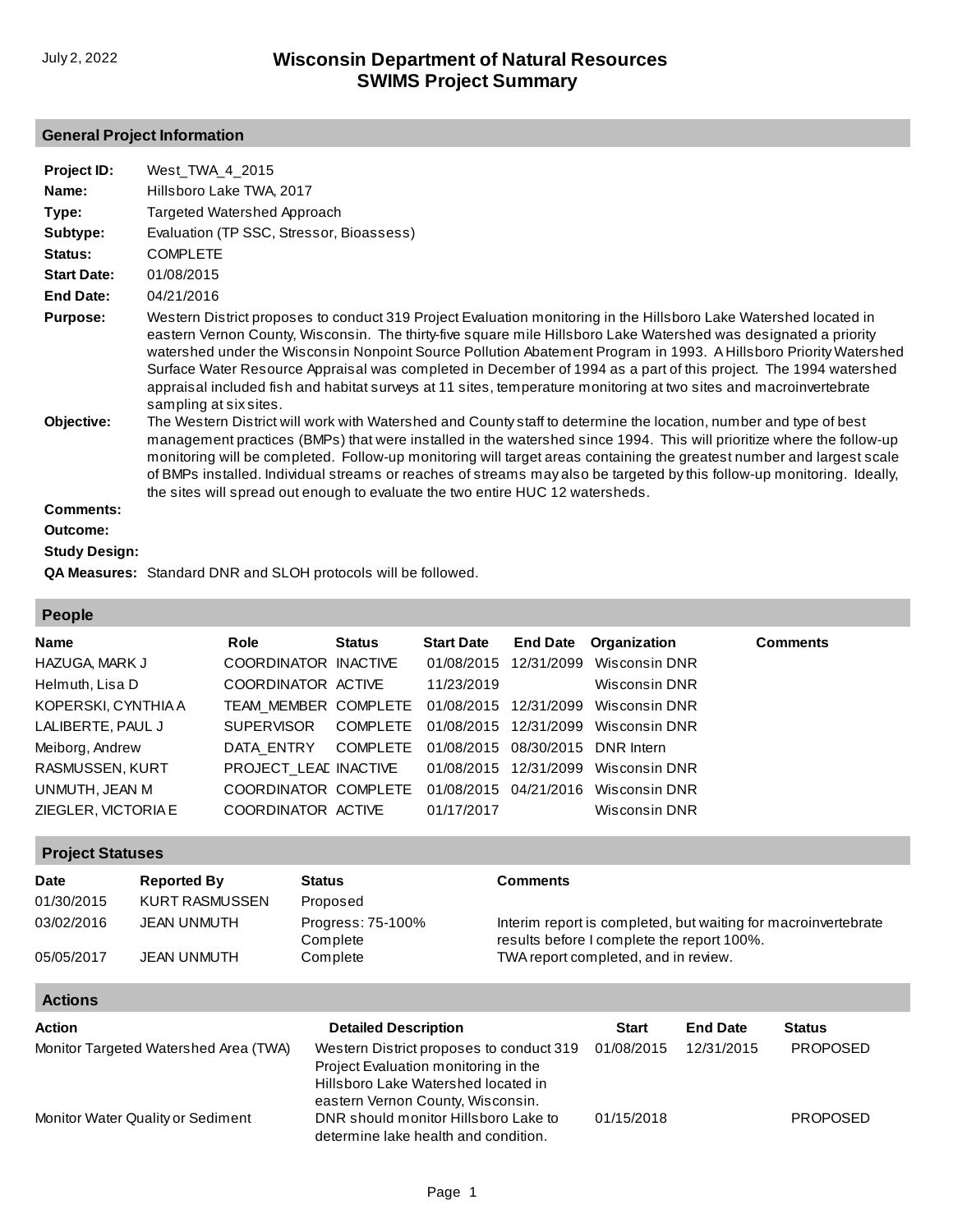| Action                            |                                    | <b>Detailed Description</b>                                                                                                                                                                                                                                                                       | <b>Start</b> | <b>End Date</b> | <b>Status</b>   |
|-----------------------------------|------------------------------------|---------------------------------------------------------------------------------------------------------------------------------------------------------------------------------------------------------------------------------------------------------------------------------------------------|--------------|-----------------|-----------------|
| Delist Impaired Water             |                                    | The West Branch should be removed from 01/15/2018<br>the impaired waters list for Low DO,<br>phosphorus, sediment, total suspended<br>solids and BOD. Biological information<br>rated from fair to excellent and does not<br>support listing the stream for biological<br>impairment.             |              |                 | <b>PROPOSED</b> |
|                                   | Monitor Water Quality or Sediment  | DNR should conduct follow up monitoring<br>in the unnamed tributary (WBIC: 1290900<br>Dilly Creek) at another location upstream<br>in segment one for a second biological<br>indicator for impairment decisions.                                                                                  | 01/15/2018   |                 | <b>PROPOSED</b> |
|                                   | Natural Community Review or Change | The West Branch of Baraboo River fish<br>natural community designations of cool-<br>cold were verified, and the fish and aquatic<br>life should be changed to good or<br>supporting.                                                                                                              | 01/15/2018   |                 | <b>PROPOSED</b> |
| <b>Delist Impaired Water</b>      |                                    | The West Branch of Baraboo River at<br>Sebranek Road had a median value for<br>phosphorus of 0.077 mg/l, but did not<br>exceed the lower confidence limit for the<br>12 samples, thus is not considered as<br>impaired for phosphorus. This water<br>should not be listed as impaired.            | 01/15/2018   |                 | <b>PROPOSED</b> |
| Monitor or Propose 303(d) Listing |                                    | DNR should monitor monthly phosphorus 01/15/2018<br>at the mouth of the unnamed tributary<br>(WBIC: 1290900 Dilly Creek) to determine<br>if it is impaired for phosphorus.                                                                                                                        |              |                 | <b>PROPOSED</b> |
| Monitor Targeted Area             |                                    | The West Branch of Baraboo River<br>phosphorus monitoring site located at<br>STH-33, should not be used as a stream<br>site for calculation of phosphorus values,<br>due to the site being located within<br>Hillsboro Lake. Instead use the<br>phosphorus values from the Sebranek<br>Road site. | 01/15/2018   |                 | <b>PROPOSED</b> |
| <b>Details:</b>                   | <b>Parameter</b>                   | <b>Units</b><br><b>Value/Amount</b>                                                                                                                                                                                                                                                               |              | <b>Comments</b> |                 |
|                                   | <b>Habitat Sampled</b>             |                                                                                                                                                                                                                                                                                                   |              |                 |                 |
|                                   | Monitorina                         |                                                                                                                                                                                                                                                                                                   |              |                 |                 |

## **Monitoring Stations**

Report Writeup

| <b>Station ID</b> | <b>Name</b>                                                                    | <b>Comments</b> |
|-------------------|--------------------------------------------------------------------------------|-----------------|
| 633120            | Baraboo River W. Branch Of - W. Branch Of Baraboo River                        |                 |
| 10016405          | Beaver Creek - 50 Yds Downstream Of Bridge On Sth80                            |                 |
| 633182            | Beaver Creek - Near Hillsboro WI                                               |                 |
| 633179            | Beaver Creek - US Kouba Valley Rd.                                             |                 |
| 10043625          | South Br. Cr. US Mckenzie Rd.                                                  |                 |
| 10015731          | South Branch Baraboo River - 50 Yds Downstream Of<br>Bridge Onkouba Valley Rd. |                 |
| 10015761          | South Branch Baraboo River - 70 Yds Above Bridge On Sth<br>80                  |                 |
| 10017179          | South Branch Baraboo at Cth Q                                                  |                 |
| 10011293          | South Branch Creek - South Branch Baraboo River Station                        |                 |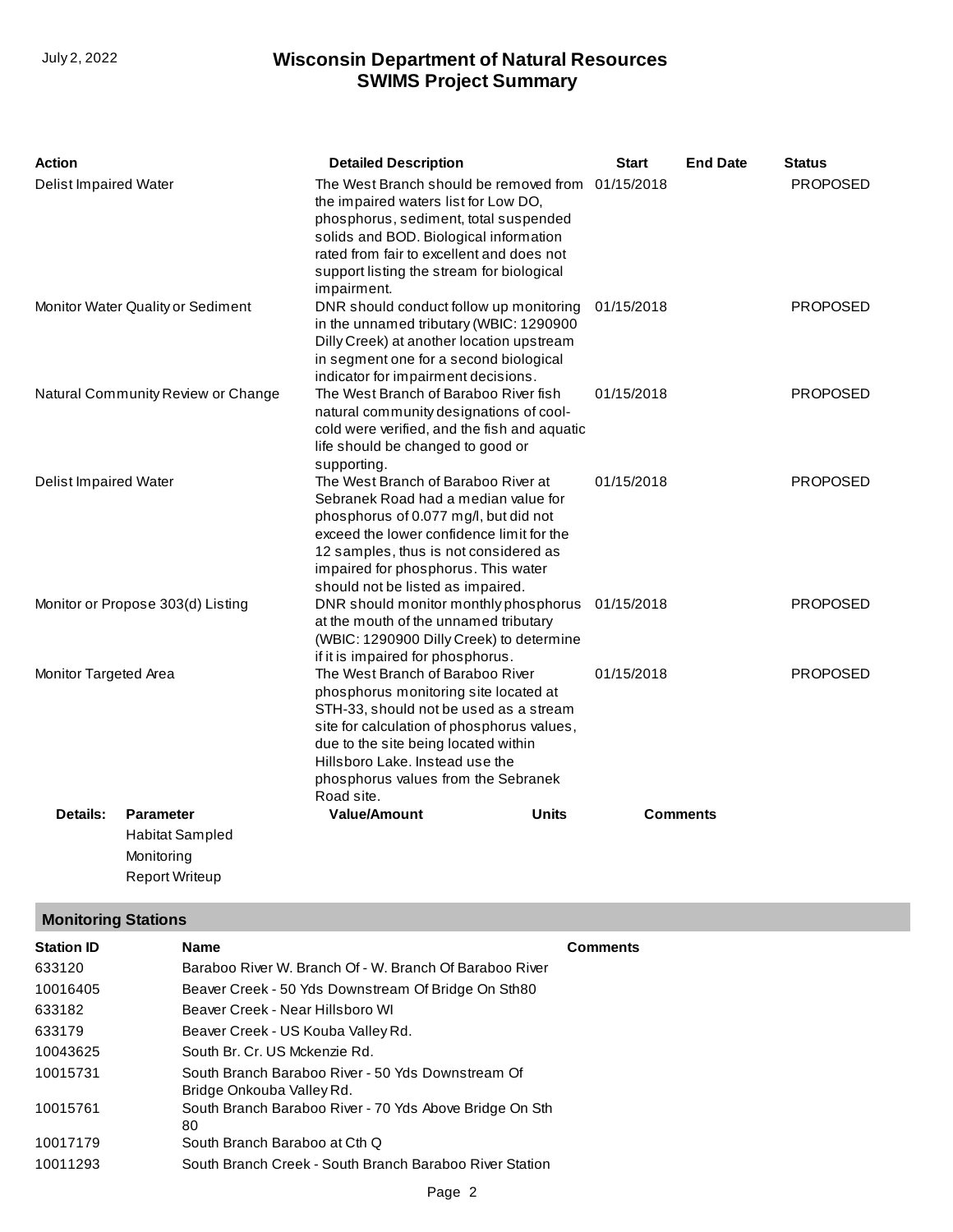| <b>Station ID</b> | <b>Name</b>                                                                                           | <b>Comments</b> |
|-------------------|-------------------------------------------------------------------------------------------------------|-----------------|
|                   | #1 Bridge Where Beaver Cr. Enters                                                                     |                 |
| 10011294          | South Branch Creek - South Branch Baraboo River Station<br>#2 Farmers Bridge                          |                 |
| 10011295          | South Branch Creek - South Branch Baraboo River Station<br>#3 Bridge On St. Patrick Rd.               |                 |
| 10032372          | South Branch Creek - Verbsky Lane                                                                     |                 |
| 10043634          | Unnamed (Dilly Creek) US STH. 33                                                                      |                 |
| 10011291          | West Branch Baraboo River - West Branch Baraboo River<br>Station #3 100m Upstream Bridge On Grimm Rd. |                 |
| 10039097          | West Branch Baraboo River 50 yds above HWY 33 bridge<br>crossing                                      |                 |
| 10011292          | West Branch Baraboo River Station #4 100m Downstream<br>From Upper Culvert Richardson Property        |                 |
| 10017181          | West Branch Baraboo at Sebranek Road                                                                  |                 |

#### **Assessment Units**

| WBIC    | <b>Segment</b> | <b>Local Name</b>             | <b>Official Name</b>         |  |
|---------|----------------|-------------------------------|------------------------------|--|
| 1288400 | 2              | West Br Baraboo River         | West Branch Baraboo River    |  |
| 1288400 | 4              | West Br Baraboo River         | West Branch Baraboo River    |  |
| 1289700 |                | Field Veterans Memorial Lake  | Field Veterans Memorial Lake |  |
| 1289800 |                | South Br Creek (S Br Baraboo) | South Branch Creek           |  |
| 1289800 | 2              | South Br Creek (S Br Baraboo) | South Branch Creek           |  |
| 1290100 |                | <b>Beaver Creek</b>           | <b>Beaver Creek</b>          |  |
| 1290900 |                | Dilly Creek                   | Unnamed                      |  |
|         |                |                               |                              |  |

## **Lab Account Codes**

| <b>Account Code</b> | <b>Description</b>     | <b>Start Date</b> | <b>End Date</b> |
|---------------------|------------------------|-------------------|-----------------|
| WQ012               | 319 PROJECT FUNDED TWA | 03/24/2015        | 12/31/2015      |

#### **Forms**

| <b>Form Code</b>  | <b>Form Name</b>                                                       |
|-------------------|------------------------------------------------------------------------|
| <b>CONTINUOUS</b> | Continuous Data Upload                                                 |
|                   | MACROINVERT BASIC Macroinvertebrate Survey Basic Form                  |
|                   | QUAL FISH HAB LES Qualitative Fish Habitat Less Than 10 M              |
| STREAM CHAR       | Stream Characteristics Form (Qualitative Habitat) (form 3600-183 Back) |
| STREAM MON        | Stream Monitoring (Temp, DO, Trans, Flow)                              |

#### **Methods**

**Method Code Description** 

÷

| <b>Fieldwork Events</b>   |                 |               |                   |                                                                                                       |  |  |  |
|---------------------------|-----------------|---------------|-------------------|-------------------------------------------------------------------------------------------------------|--|--|--|
| <b>Start Date</b>         | <b>Status</b>   | Field ID      | <b>Station ID</b> | <b>Station Name</b>                                                                                   |  |  |  |
| 05/25/2015 16:30          | <b>COMPLETE</b> | SBBRQ-2015-05 | 10017179          | South Branch Baraboo at Cth Q                                                                         |  |  |  |
| 05/25/2015 16:30 COMPLETE |                 | WBBR-2015-05  | 633120            | Baraboo River W. Branch Of - W. Branch Of Baraboo River                                               |  |  |  |
| 06/01/2015 07:00          | COMPLETE        |               | 10043625          | South Br. Cr. US Mckenzie Rd.                                                                         |  |  |  |
| 06/01/2015 07:00 COMPLETE |                 |               | 10015731          | South Branch Baraboo River - 50 Yds Downstream Of<br>Bridge Onkouba Valley Rd.                        |  |  |  |
| 06/01/2015 07:00 COMPLETE |                 |               | 10011291          | West Branch Baraboo River - West Branch Baraboo River<br>Station #3 100m Upstream Bridge On Grimm Rd. |  |  |  |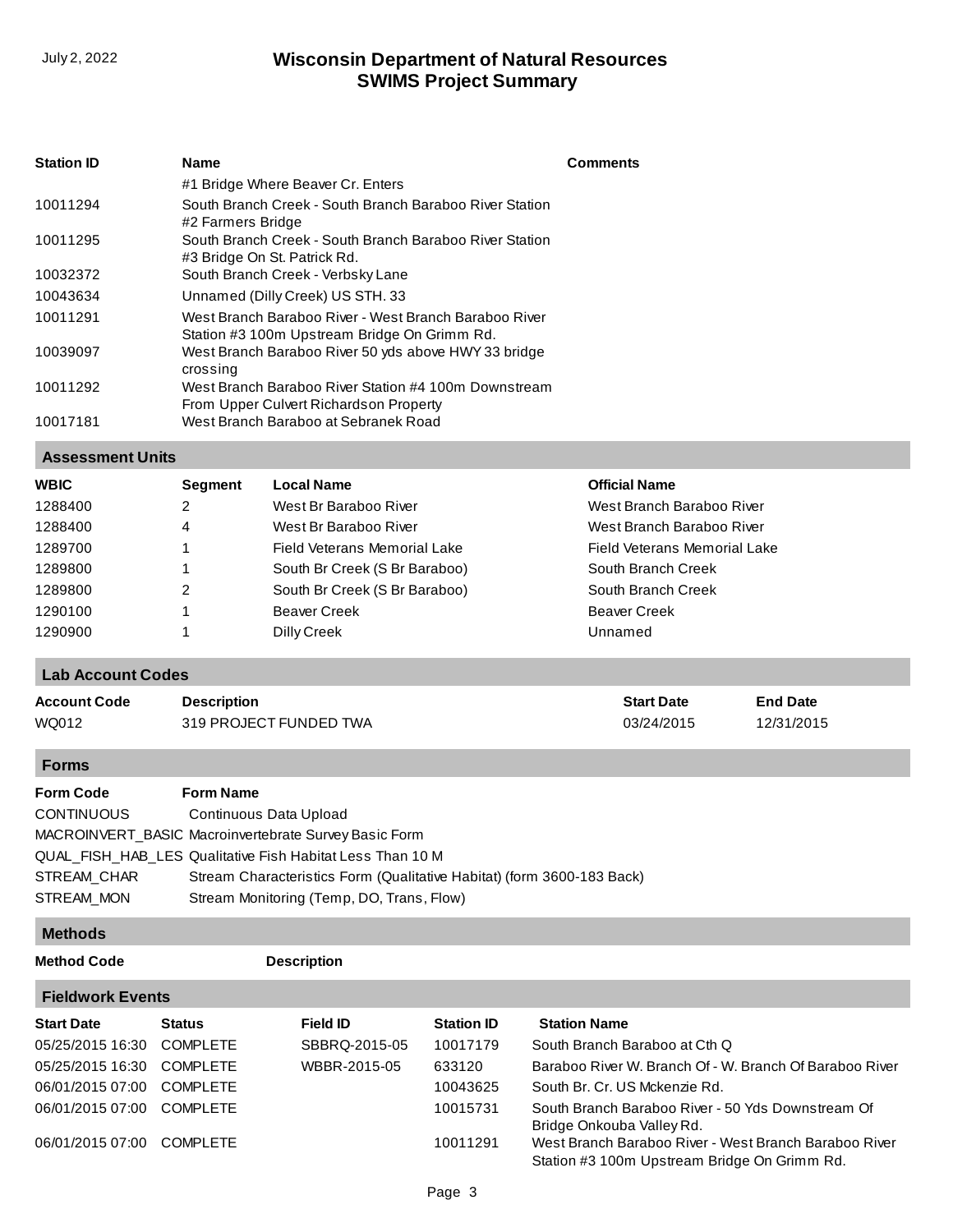| <b>Start Date</b> | <b>Status</b>   | <b>Field ID</b> | <b>Station ID</b> | <b>Station Name</b>                                                                                   |
|-------------------|-----------------|-----------------|-------------------|-------------------------------------------------------------------------------------------------------|
| 06/01/2015 07:00  | <b>COMPLETE</b> |                 | 10043634          | Unnamed (Dilly Creek) US STH. 33                                                                      |
| 06/01/2015 07:00  | <b>COMPLETE</b> |                 | 633179            | Beaver Creek - US Kouba Valley Rd.                                                                    |
| 06/01/2015 07:00  | <b>COMPLETE</b> |                 | 633179            | Beaver Creek - US Kouba Valley Rd.                                                                    |
| 06/01/2015 07:00  | <b>COMPLETE</b> |                 | 10017181          | West Branch Baraboo at Sebranek Road                                                                  |
| 06/24/2015 13:30  | <b>COMPLETE</b> | WBBR-2015-6     | 633120            | Baraboo River W. Branch Of - W. Branch Of Baraboo River                                               |
| 06/24/2015 13:45  | <b>COMPLETE</b> | SBBRQ-2015-6    | 10017179          | South Branch Baraboo at Cth Q                                                                         |
| 07/28/2015 16:20  | <b>COMPLETE</b> | WBBR-2015-07    | 633120            | Baraboo River W. Branch Of - W. Branch Of Baraboo River                                               |
| 07/28/2015 16:30  | <b>COMPLETE</b> | SBBRQ-2015-07   | 10017179          | South Branch Baraboo at Cth Q                                                                         |
| 08/13/2015        | <b>COMPLETE</b> |                 | 10043625          | South Br. Cr. US Mckenzie Rd.                                                                         |
| 08/13/2015        | <b>COMPLETE</b> |                 | 10016405          | Beaver Creek - 50 Yds Downstream Of Bridge On Sth80                                                   |
| 08/13/2015        | <b>COMPLETE</b> |                 | 633179            | Beaver Creek - US Kouba Valley Rd.                                                                    |
| 08/14/2015        | <b>COMPLETE</b> |                 | 10015731          | South Branch Baraboo River - 50 Yds Downstream Of<br>Bridge Onkouba Valley Rd.                        |
| 08/18/2015        | <b>COMPLETE</b> |                 | 10017179          | South Branch Baraboo at Cth Q                                                                         |
| 08/24/2015        | <b>COMPLETE</b> |                 | 10039097          | West Branch Baraboo River 50 yds above HWY 33 bridge<br>crossing                                      |
| 08/24/2015        | <b>COMPLETE</b> |                 | 10017181          | West Branch Baraboo at Sebranek Road                                                                  |
| 08/31/2015 17:00  | <b>COMPLETE</b> | WBBR-2015-08    | 633120            | Baraboo River W. Branch Of - W. Branch Of Baraboo River                                               |
| 08/31/2015 17:15  | <b>COMPLETE</b> | SBBRQ-2015-08   | 10017179          | South Branch Baraboo at Cth Q                                                                         |
| 09/22/2015 10:00  | <b>COMPLETE</b> | 20150922-63-01  | 10039097          | West Branch Baraboo River 50 yds above HWY 33 bridge<br>crossing                                      |
| 09/22/2015 11:00  | <b>COMPLETE</b> | 20150922-63-04  | 10015731          | South Branch Baraboo River - 50 Yds Downstream Of<br>Bridge Onkouba Valley Rd.                        |
| 09/22/2015 12:00  | <b>COMPLETE</b> | 20150922-63-05  | 10017179          | South Branch Baraboo at Cth Q                                                                         |
| 09/22/2015 13:00  | <b>COMPLETE</b> | 20150922-63-06  | 10016405          | Beaver Creek - 50 Yds Downstream Of Bridge On Sth80                                                   |
| 09/22/2015 15:00  | <b>COMPLETE</b> | 20150922-63-02  | 10011291          | West Branch Baraboo River - West Branch Baraboo River<br>Station #3 100m Upstream Bridge On Grimm Rd. |
| 09/22/2015 16:00  | <b>COMPLETE</b> | 20150922-63-03  | 10043634          | Unnamed (Dilly Creek) US STH. 33                                                                      |
| 09/27/2015 09:00  | <b>COMPLETE</b> | WBBR-2015-09    | 633120            | Baraboo River W. Branch Of - W. Branch Of Baraboo River                                               |
| 09/27/2015 09:15  | <b>COMPLETE</b> | SBBRQ-2015-09   | 10017179          | South Branch Baraboo at Cth Q                                                                         |
| 10/28/2015 14:20  | <b>COMPLETE</b> | WBBR-2015-10    | 633120            | Baraboo River W. Branch Of - W. Branch Of Baraboo River                                               |
| 10/28/2015 14:45  | <b>COMPLETE</b> | SBBRQ-2015-10   | 10017179          | South Branch Baraboo at Cth Q                                                                         |

#### **Documents**

| 12/23/2015 |  |
|------------|--|
|            |  |
|            |  |

management practices (BMPs)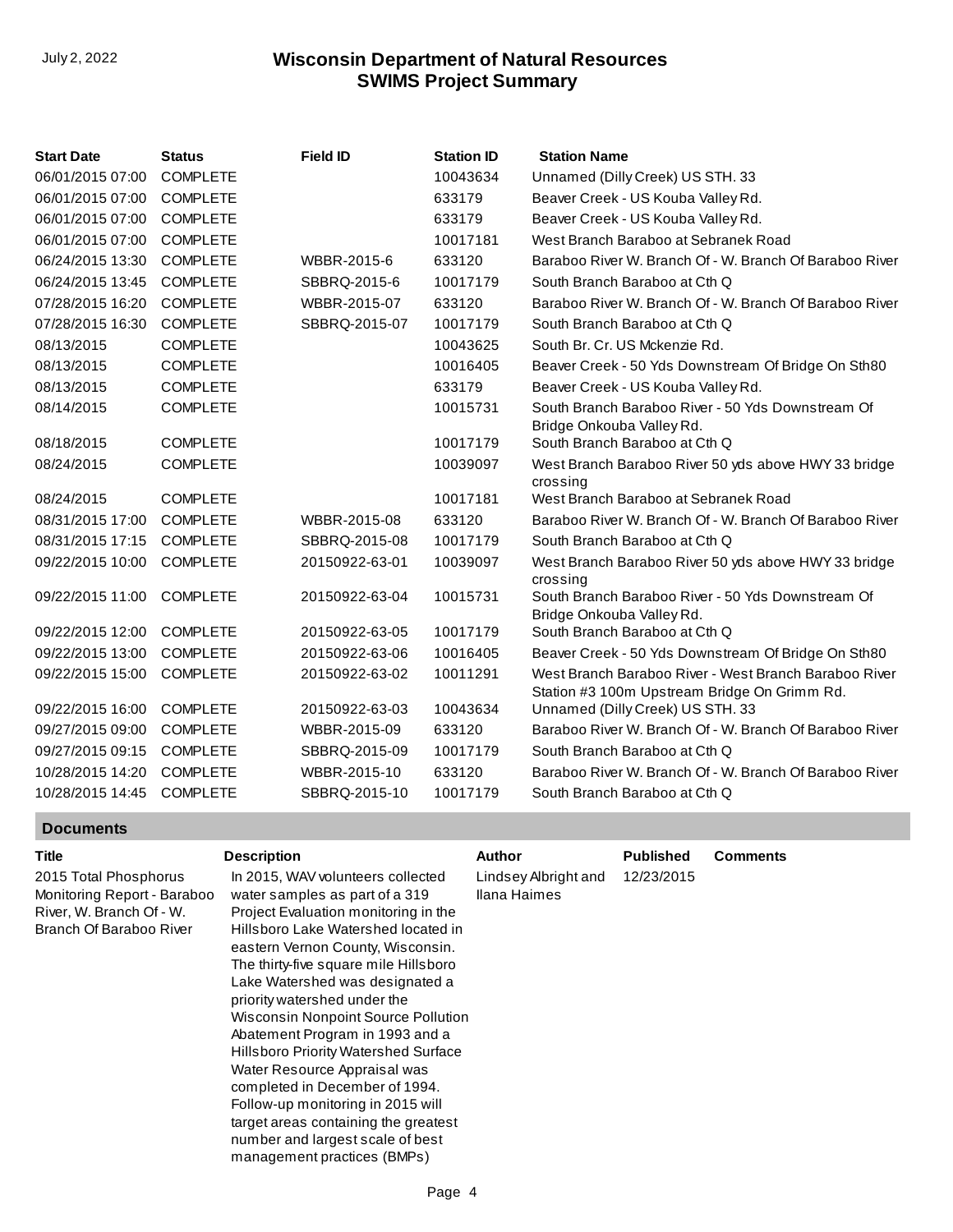| <b>Title</b>                                                                  | <b>Description</b>                                                                                                                                                                                                                                                                                                                                                                                                                                                                                                                                                                                                                                    | <b>Author</b>                        | <b>Published</b> | <b>Comments</b> |
|-------------------------------------------------------------------------------|-------------------------------------------------------------------------------------------------------------------------------------------------------------------------------------------------------------------------------------------------------------------------------------------------------------------------------------------------------------------------------------------------------------------------------------------------------------------------------------------------------------------------------------------------------------------------------------------------------------------------------------------------------|--------------------------------------|------------------|-----------------|
|                                                                               | installed.                                                                                                                                                                                                                                                                                                                                                                                                                                                                                                                                                                                                                                            |                                      |                  |                 |
| 2015 Total Phosphorus<br>Monitoring Report - South<br>Branch Baraboo at Cth Q | In 2015, WAV volunteers collected<br>water samples as part of a 319<br>Project Evaluation monitoring in the<br>Hillsboro Lake Watershed located in<br>eastern Vernon County, Wisconsin.<br>The thirty-five square mile Hillsboro<br>Lake Watershed was designated a<br>priority watershed under the<br>Wisconsin Nonpoint Source Pollution<br>Abatement Program in 1993 and a<br>Hillsboro Priority Watershed Surface<br>Water Resource Appraisal was<br>completed in December of 1994.<br>Follow-up monitoring in 2015 will<br>target areas containing the greatest<br>number and largest scale of best<br>management practices (BMPs)<br>installed. | Lindsey Albright and<br>Ilana Haimes | 12/23/2015       |                 |
| Beaver Creek Kouba Valley<br>Road Temperature Graph                           |                                                                                                                                                                                                                                                                                                                                                                                                                                                                                                                                                                                                                                                       | Jean Unmuth                          | 03/02/2016       |                 |
| Beaver Creek Photograph                                                       | Beaver Creek downstream of Beaver<br><b>Creek Road</b>                                                                                                                                                                                                                                                                                                                                                                                                                                                                                                                                                                                                | Jean Unmuth                          | 09/25/2015       |                 |
| Beaver Creek at Kouba<br>Valley Road, 2015,<br>[1290100]                      | Beaver Creek at Kouba Valley Road,<br>2015, [1290100]                                                                                                                                                                                                                                                                                                                                                                                                                                                                                                                                                                                                 | Jean Unmuth                          | 08/17/2015       |                 |
| Hillsboro Lake TWA WQM<br>Plan 2017 [LW24]                                    | Hillsboro Lake TWA 2017 Seymour<br>Creek and Upper Baraboo River<br>(LW24) HUC: 070700040105 and<br>070700040104 Monitored in 2015                                                                                                                                                                                                                                                                                                                                                                                                                                                                                                                    | <b>WDNR</b>                          | 04/28/2017       |                 |
| Hillsboro Lake TWA WQM<br>Plan Presentation 2017<br>[LW24]                    | Hillsboro Lake TWA WQM Plan<br>Presentation 2017                                                                                                                                                                                                                                                                                                                                                                                                                                                                                                                                                                                                      | <b>WDNR</b>                          | 08/08/2017       |                 |
| South Br. Kouba Valley Rd<br>Photo                                            | South Br. of Baraboo R. DS Kouba<br>Valley Rd.                                                                                                                                                                                                                                                                                                                                                                                                                                                                                                                                                                                                        | Jean Unmuth                          | 09/25/2015       |                 |
| South Branch Kouba Valley<br>Rd. Temperature Graph                            |                                                                                                                                                                                                                                                                                                                                                                                                                                                                                                                                                                                                                                                       | Jean Unmuth                          | 03/02/2016       |                 |
| South Branch McKenzie Rd.<br>Temperature Graph                                |                                                                                                                                                                                                                                                                                                                                                                                                                                                                                                                                                                                                                                                       | Jean Unmuth                          | 03/02/2016       |                 |
| <b>Unnamed Stream</b><br>WBIC1290900 (Dilly Cr.)<br>Photo                     | Unnamed tributary of W. Branch of<br>Baraboo R. WBIC: 1290900 upstream<br>of STH. 33                                                                                                                                                                                                                                                                                                                                                                                                                                                                                                                                                                  | Jean Unmuth                          | 09/25/2015       |                 |
| Unnamed WBIC 1290900<br>(Dilly Cr.) Temperature<br>Graph                      |                                                                                                                                                                                                                                                                                                                                                                                                                                                                                                                                                                                                                                                       | Jean Unmuth                          | 03/02/2016       |                 |
| W. Br. Baraboo R. Grimm<br>Rd. Photo                                          | W. Br. Baraboo R. DS of Grimm Rd.                                                                                                                                                                                                                                                                                                                                                                                                                                                                                                                                                                                                                     | Jean Unmuth                          | 09/25/2015       |                 |
| W. Br. Baraboo R. STH 33<br>Photo                                             | W. Br. Baraboo R. US of STH. 33                                                                                                                                                                                                                                                                                                                                                                                                                                                                                                                                                                                                                       | Jean Unmuth                          | 09/25/2015       |                 |
| W. Br. Baraboo R. STH 33<br>Photo                                             | <b>Collapsed Lunker Structure</b>                                                                                                                                                                                                                                                                                                                                                                                                                                                                                                                                                                                                                     | Jean Unmuth                          | 09/25/2015       |                 |
| W. Branch Grimm Road<br><b>Temperature Graph</b>                              |                                                                                                                                                                                                                                                                                                                                                                                                                                                                                                                                                                                                                                                       | Jean Unmuth                          | 03/02/2016       |                 |
| W. Branch Sebranek Rd.<br>Temperature Graph                                   |                                                                                                                                                                                                                                                                                                                                                                                                                                                                                                                                                                                                                                                       | Jean Unmuth                          | 03/02/2016       |                 |
| West Branch Baraboo River<br>50 yds above HWY 33                              | West Branch Baraboo River 50 yds<br>above HWY 33 bridge crossing 2012                                                                                                                                                                                                                                                                                                                                                                                                                                                                                                                                                                                 | <b>WQ Biologist</b>                  | 01/30/2017       |                 |